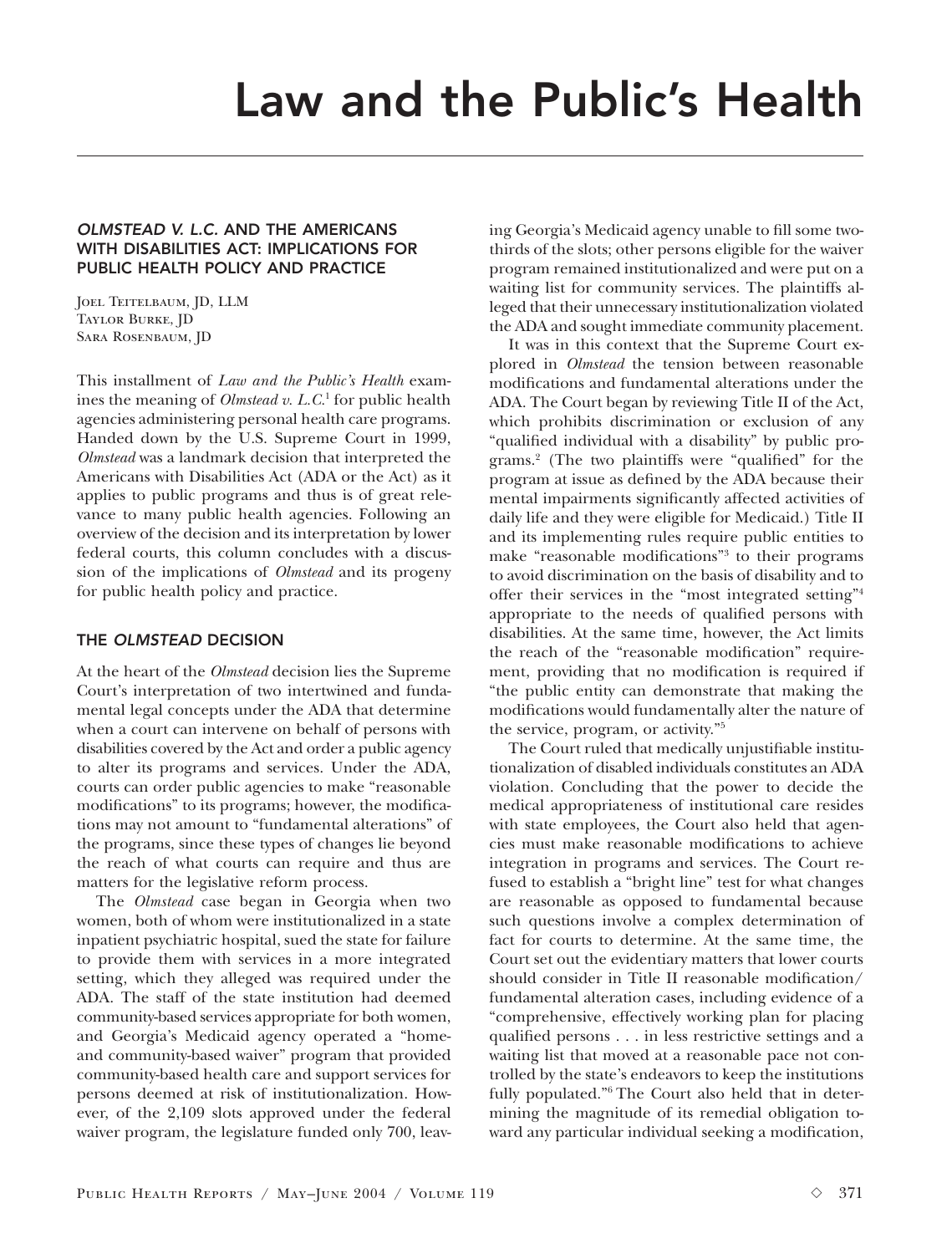a state can appropriately weigh the welfare of the entire "class" to which the individual belongs (in this case, the group of mentally disabled individuals in Georgia's Medicaid program), and this includes "taking into account the resources available to the [s] tate.  $\dots$ ."7 Finally, the Court clarified that the burden of proof lay with the state to show that a requested change would fundamentally alter a program and therefore lie beyond the power of the courts to order.

In sum, *Olmstead* set out a complex test for determining when public agencies must make changes in their programs in order to achieve community integration of qualified persons with disabilities. Federal guidance issued by the Department of Health and Human Services (DHHS) in the wake of the decision clarifies that the case applies to all persons with disabilities, not only those with mental disabilities.<sup>8</sup> The guidance also establishes general standards for planning.8 Congress and the Bush Administration also have developed a series of health care, employment, education and training, and housing initiatives that are aimed at supporting state efforts to integrate persons with disabilities into community settings.<sup>9</sup>

#### COMMUNITY INTEGRATION IN A POST-OLMSTEAD ENVIRONMENT

The standards established by the Court for identifying the circumstances when courts can order modifications in their programs are by no means crystal clear. As is the case with many major Supreme Court decisions involving social policy, the critical issue thus becomes how lower courts reconcile the competing principles in *Olmstead*: on the one hand, the Court's ruling that medically unjustified institutionalization is illegal under the ADA and must be remedied through appropriate integration; on the other, the Court's deference to states' medical discretion and affirmative defenses.

Three post-*Olmstead* cases—all of which involved disabled individuals eligible for their states' Medicaid program—are instructive in terms of how courts have analyzed *Olmstead'*s competing principles. In each case, the court's decision appears to depend on whether the court views the plaintiff's request as one to change a program's essential design or character or merely as one to change program administration. When a court concludes that a case involves program design, it classifies the request as a fundamental alteration and therefore appropriately handled not by the courts, but through the legislative process. When, however, a case is viewed as raising matters of discrimination in program administration, the request is viewed as simply one for a reasonable modification and therefore within the purview of a court to order.

For example, soon after *Olmstead* was decided, a federal court of appeals ruled in *Rodriguez v. City of New York* <sup>10</sup> that efforts by individuals with mental disabilities to secure "safety monitoring" services in their homes amounted to a request for a change in Medicaid program design. The state covered safety monitoring when tied to a physical care service in the home but not as a freestanding service. As a result, the court concluded that it did not have the power to alter an expansion of coverage and that plaintiffs were seeking a "new benefit."11

Two recent community integration cases also at the federal appellate level preserve the *Rodriguez* rule that changes in what constitutes a covered Medicaid benefit under a state plan amount to a "fundamental alteration"; at the same time, these decisions make clear that some courts may be willing to adopt a more "global" analytic approach to Medicaid coverage when examining community integration claims. Rather than focusing on specific categories of medical assistance services and benefits included in a state plan (e.g., nursing home services; home- and community-based care services), a court may instead frame the request as one to modify an already covered generic long-term care benefit, particularly when there is evidence that the state already covers the services for persons in the plaintiffs' class. Viewed this way, changes in Medicaid coverage become matters of administration (and therefore, subject to the reasonable modification rule) rather than of program design.

This "global" approach to analyzing community integration claims can be seen in *Townsend v. Quasim*, 12 a case in which a group of medically needy Medicaid recipients sued the state of Washington under the ADA over a distinction in how it structured the longterm care services offered under its plan. Categorically needy persons were entitled to both institutional and home care, but the medically needy could receive only institutional care. The plaintiffs were persons receiving home care whose very modest income increases (approximately \$35.00 per month) flipped them from categorically needy to medically needy status. On the basis of this change, they were ordered into institutions.

Rather than framing the case as one that concerned benefit design, the court characterized the case as one that involved Medicaid "long-term care" administration:

Characterizing community-based provision of services as a new program of services not currently provided by the state fails to account for the fact that the state is already providing those very same services. If services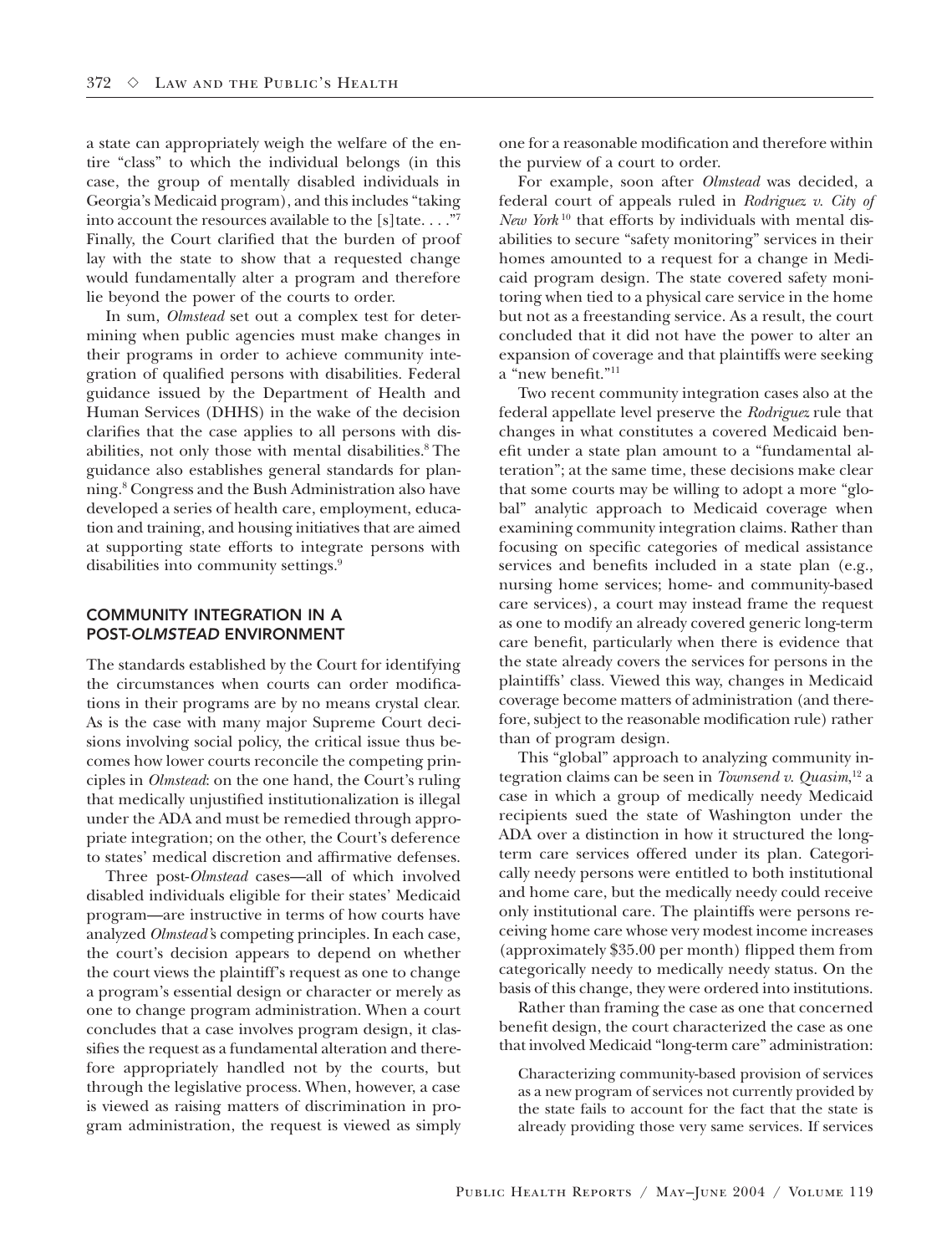were determined to constitute distinct programs based solely on the location in which they were provided, Olmstead and the integration regulation would be effectively gutted.  $\ldots$ <sup>13</sup>

Essentially, according to the court, the plaintiffs' claim simply was a request to move the location of long-term care services covered under the state plan, and thus it amounted to a request for a reasonable modification in how the state administered its Medicaid program.

The "global" approach to analyzing community integration claims similarly underpinned the decision in *Fisher v. Oklahoma Health Care Authority*, <sup>14</sup> which involved restrictions on prescription drug coverage for outpatients but not for nursing home residents. The court in *Fisher* concluded that claimants "are not demanding a separate service or one not already provided by the state,"15 but rather a potential mere change in how the state was administering its prescription drug benefit. Importantly, the *Fisher* court also noted that ". . .[i]f every alteration in a program or service that required an outlay of funds were tantamount to a fundamental alteration, the ADA's integration mandate would be hollow indeed. . . .  $.^{"15}$ 

### IMPLICATIONS FOR PUBLIC HEALTH POLICY AND PRACTICE

In both *Quasim* and *Fisher*, the facts were particularly important, since both cases involved community residents who faced immediate institutionalization because of program choices made by Medicaid agencies. The cases can be read as evidence of courts' willingness to look beyond Medicaid's detailed statutory structure in order to ensure that states are investing their considerable outlays in long-term care in order to achieve integration. *Quasim* and *Fisher* further suggest that if a state is covering and paying for specific services under its state plan but has configured the benefits so as to cause inappropriate institutionalization for certain groups of beneficiaries, a court may not accept a "coverage design" defense as the end of the matter. Nor will courts accept as a fundamental alteration defense the argument that changing how Medicaid programs are administered might cost more.

These cases carry two implications for public health policy and practice. First, for ADA enforcement purposes, it may be more appropriate to think of Medicaid as underwriting "health care" rather than specific, defined classes of benefits. For example, if a state limits outpatient prescriptions to three per month, as in *Fisher*, it may wish to consider allowing a "medical necessity" override of the limit to permit additional coverage where the limit raises the risk of unnecessary institutionalization. Similarly, states may wish to seek Medicaid long-term care waivers from DHHS to permit greater flexibility in moving long-term care funds between institutional care and community residence care, as appropriate to need.

Second, the cases also appear to support the notion of aggressive, proactive, and specific state planning in the area of long-term care community integration. Instead of creating legal exposure for states, active planning that delineates the steps to be taken, establishes timetables, and creates plans for state legislatures actually appears to make courts more willing to permit a lengthy time period for achieving the modifications themselves. For example, in *Williams v. Wasserman*, <sup>16</sup> waits for community services of as long as five years were deemed reasonable because the state of Maryland presented strong evidence regarding its yearslong effort to restructure its long-term Medicaid program through a combination of state plan amendments and increased appropriations for community care.

In the end, a state conducting its *Olmstead*-related planning efforts might wish to focus on how Medicaid is deployed to achieve reform in the area of long-term care, rather than as a means of covering specific benefits. In other words, in an ADA context, Medicaid programs should be thought of less as a precise insurance contract and more as a means for supporting important revisions in services and supports for persons with disabilities.

The authors are with the Department of Health Policy, The George Washington University School of Public Health and Health Services, Washington, DC. Joel Teitelbaum is an Associate Professor of Health Policy and Managing Director, Hirsh Health Law and Policy Program. Taylor Burke is an Assistant Research Professor of Health Policy. Sara Rosenbaum is the Hirsh Professor of Health Law and Policy and Chair, Department of Health Policy. The authors wish to thank the Center for Health Care Strategies, Inc. and Dr. Stephen Somers and Roanne Cheney for their support of projects related to the ADA and the development of community-based care for persons with disabilities.

#### **REFERENCES**

- 1. Olmstead v. L.C., 527 U.S. 581 (1999).
- 2. 42 U.S.C. § 12132.
- 3. 28 C.F.R. Sect. 35.130(b)(7) (2001).
- 4. 28 C.F.R. Sect. 35.130(d) (2001).
- 5. 28 C.F.R. Sect. 35.130(b)(7) (2001).
- 6. Olmstead v. L.C., 527 U.S 605-06 (1999).
- 7. Olmstead v. L.C., 527 U.S. 607 (1999).
- 8. Center for Medicare & Medicaid Services. Guidance on